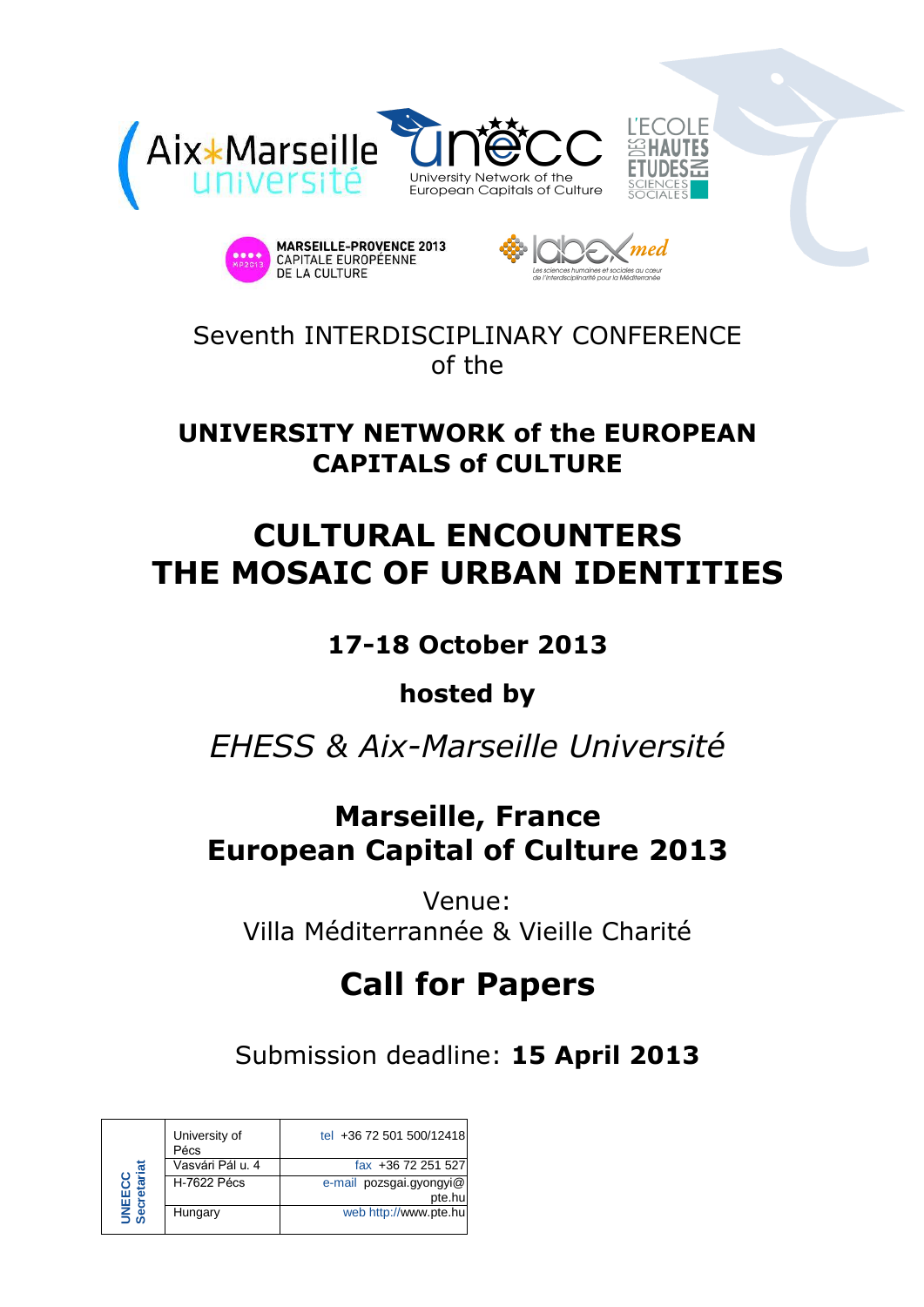

#### **CALL FOR PAPERS**

The University Network of the European Capitals of Culture (UNeECC) will hold its 7<sup>th</sup> annual conference in **Marseille, France, European Capital of Culture 2013**. The conference will be hosted by the **Ecole des Hautes Etudes en Sciences Sociales (EHESS)** and by **Aix-Marseille Université (AMU)**, in collaboration with **Labex Med** & **Marseille-Provence 2013**.

UNeECC wants to stimulate the **interdisciplinary debate among scholars** on the annual conference theme and the **exchange of ideas and good practices between academics and practitioners** working with and in European Capitals of Culture (ECoC).

We are inviting papers from **universities and other institutions of higher education that are located in cities which are, have been, or will be designated European Capitals of Culture**, or from **individual scholars, local administrators and cultural managers involved in the ECoC programme**.

#### **2013 Conference theme**

Multiculturalism is often perceived and/or represented as a threat to local identity. Treatises on the subject are usually politically and ideologically biased and select only those arguments that support their authors' cause. In reality, however, the issue of multiculturalism is far more complex than these texts suggest and it is up to the academic community to study in depth the challenges posed and opportunities offered by what essentially is an **'encounter of cultures'**. Given its commitment to the European Capitals of Culture, with Marseille as a multicultural city *par excellence*, UNeECC wants to focus on **multicultarism in urban environments**. At the same time, however, by organizing this conference it hopes to contribute to the on-going debates on **European Citizenship**.

For the conference **'Cultural Encounters. The Mosaic of Urban Identities'** we want to invite papers from **scholars in any field of research** who want to **share their disciplinary insights** in the matter with colleagues from other disciplines. How is multiculturalism in urban settings treated in their disciplines, what challenges and opportunities do they see? And how do they differ from or enhance the views we encounter in the media or in political or ideological debates? We expect contributions from polital sciences, sociology, psychology, urbanism, geography, economy, history, cultural and literary studies etc., but we would also welcome papers from less evident fields such as medicine, epidemiology, genetics, engineering, architecture etc.

On top of that we want to invite **practitioners from European Capitals of Culture and universities** situated in them to share their **experiences and good practices** in dealing with multiculturalism. We particularly want to attract people from city and ECoC administrations and universities who have joined forces and collaborate to address the challenges and opportunities of cultural encounters within an urban setting. How do they meet the expectations with regard to multiculturalism from their stakeholders (European, national, local authorities, the general public and universities)?

| )<br>이 드 | University of<br>Pécs | tel +36 72 501 500/12418           |
|----------|-----------------------|------------------------------------|
|          | Vasvári Pál u. 4      | fax +36 72 251 527                 |
|          | <b>H-7622 Pécs</b>    | e-mail pozsgai.gyongyi@<br>pte.hul |
|          | Hungary               | web http://www.pte.hu              |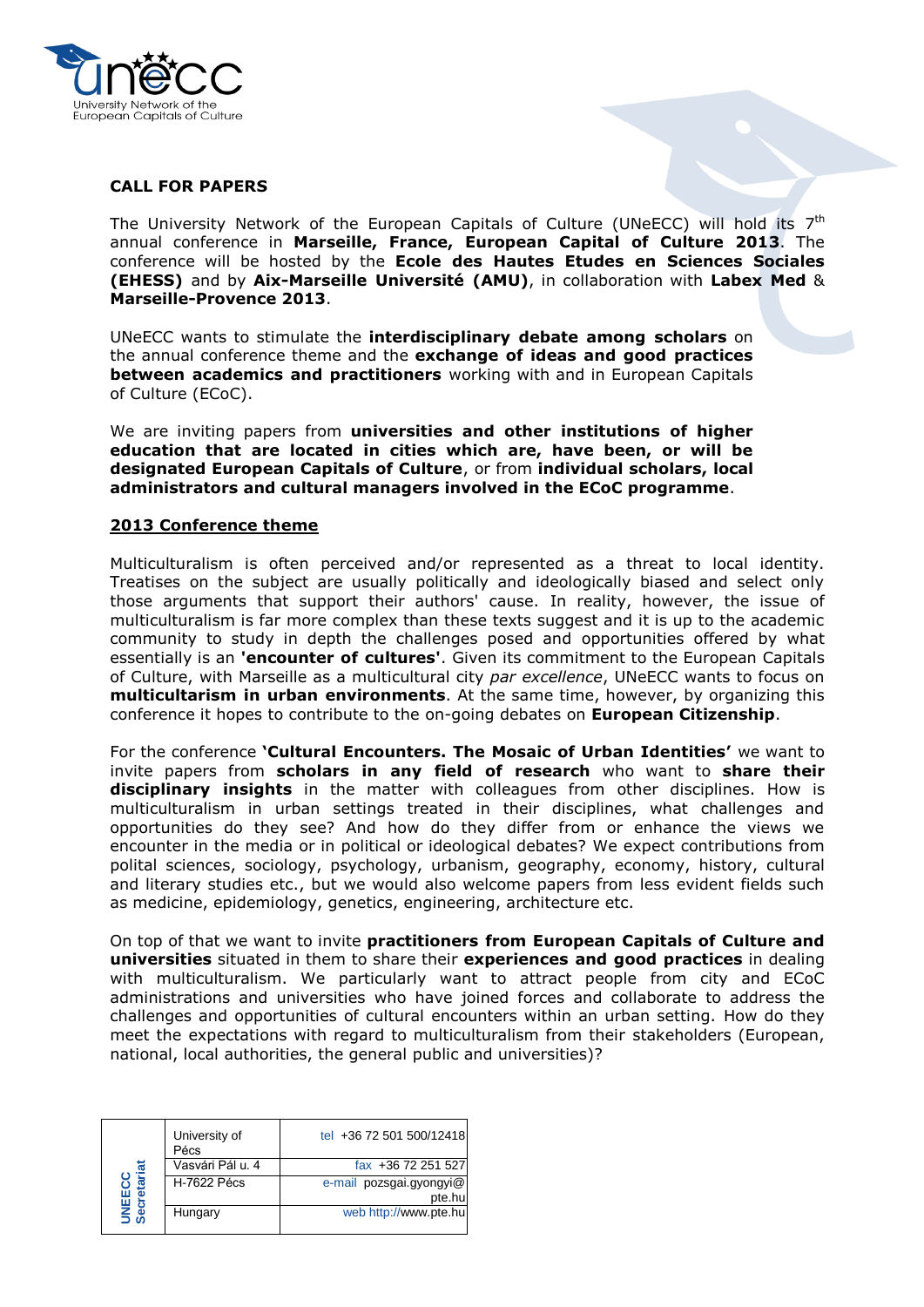To stimulate **interdisciplinary debate** and the **exchange of insights and good practices** we will cluster the conference sessions around similar topics, scopes and practices, rather than on disciplines or particular situations. A selection of the papers will be published in *UNeECC Forum*.

#### **Conference practicalities**

The conference will be held in English. Participants are invited to bring copies of their presentations or a substantial abstract. Overhead projection and PowerPoint facilities will be available. Time allotted to each presentation will be 15 minutes with an extra 5 minutes for questions and answers.

We very much encourage professors, teachers, researchers, young scholars and junior faculty to participate. We also invite papers from undergraduate and graduate students. Students should indicate their student status (graduate or undergraduate) when presenting a proposal.

We also invite colleagues from local city/regional administrations, particularly those responsible for organizing their cities' European Capital of Culture programme, to present papers about ideas, projects and good practice.

#### **Abstract submission**

Please read carefully the 2013 conference theme above and indicate precisely to what category of presenters you belong: a scholar who wants to make a contribution from a disciplinary point of view, or a practitioner presenting a paper on good practices. Presenters should also explain how their paper proposal fits in with the overall theme of the conference. Abstracts should not be longer than one page and should contain the following items:

- a) Category of presenter (scholar/practitioner)
- b) Title of presentation
- c) Name(s) of presenter(s)
- d) Title of presenter
- e) Organisation (either university/faculty/department and/or entity within another organisation) & country
- f) Mailing address, phone & fax number, e-mail
- g) Key words (maximum five)
- h) Body of the abstract
- i) Justification of the proposal within the conference theme

Abstracts should be informative and clear about aims of research and discussion of results. Participants may submit one or more presentation proposals electronically or by post to:

**Mrs Gyöngyi Pozsgai Secretary General of UNeECC University of Pécs Vasvári Pál str. 4. H-7622 Pécs Hungary**

| ECC<br>etariat<br><b>UNEE</b><br>Secre | University of<br>Pécs | tel +36 72 501 500/12418          |
|----------------------------------------|-----------------------|-----------------------------------|
|                                        | Vasvári Pál u. 4      | fax +36 72 251 527                |
|                                        | H-7622 Pécs           | e-mail pozsgai.gyongyi@<br>pte.hu |
|                                        | Hungary               | web http://www.pte.hu             |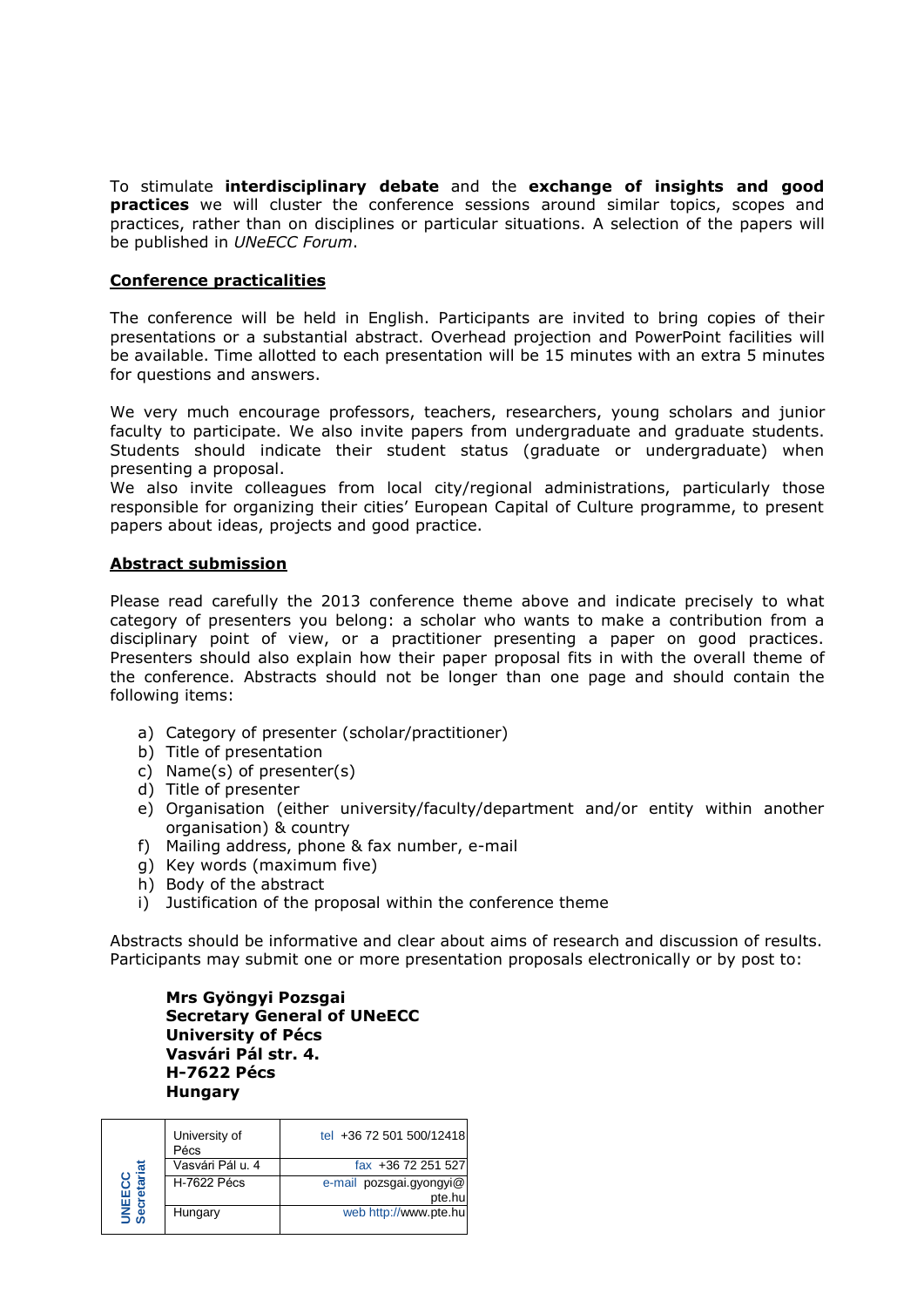#### **Tel +36 72 501 500/12418 Fax +36 72 251 527 E-mail: pozsgai.gyongyi@pte.hu**

The deadline for receipt of proposals, including titles, authors' names, institutional affiliation and addresses, and an abstract is **15 April 2012**. Late proposals may be considered if space is available. Applicants will be notified of the acceptance of their proposal by the beginning of May. Registration will begin on 1 May. The website will contain registration forms and information regarding hotels and registration fee.

The **registration fee** for the presenters from UNeECC members institutions is 120 Euro, for presenters from other institutions it is 150 Euro. For PhD students of UNeECC members institutions the registration fee is 90 Euro, while for students from other universities it is 120 Euro.

**NOTICE:** Participants *must* register for the conference. Presentations and presenters will *not* be listed in the printed programme if the presenter has not registered. Please consult the UNeECC website  $-\underline{www.uneecc.org}$  $-\underline{www.uneecc.org}$  $-\underline{www.uneecc.org}$  – for information on registration, fees and additional information.

For any additional information about the conference, feel free to contact Mrs Gyöngyi Pozsgai.

#### **About UNeECC**

The University Network of the European Capitals of Culture (UNeECC), an international non-profit association, was founded in Pécs, Hungary in December 2006, by 15 founding members.

The creation of **UNeECC** originates from the recognition of the fact that the prestigious European designation of being a European Capital of Culture is a special asset for Universities and establishments of Higher Education based in **European Capitals of Culture** in as much they can utilize this experience to stimulate new forms of academic and educational institutional collaboration.

As it is stated in the Statutes, the general aim of **UNeECC** is:

- a) to ensure the recognition of the role and contribution of universities to the success of the cities conferred the title "European Capital of Culture"
- b) to provide the member universities with a possibility of a continuous and full participation in the European Capitals of Culture movement enhanced by "Universities of the Year"
- c) to foster inter-university cooperation to develop and reshape the universities regional position to create new activities for city and university collaboration

At present UNeECC has 44 members. The activities of the Network and its members are constantly updated on the UNeECC-website (**[www.uneecc.org](http://www.uneecc.org/)**).

| 75<br>NEE<br>ecret | University of<br>Pécs | tel +36 72 501 500/12418          |
|--------------------|-----------------------|-----------------------------------|
|                    | Vasvári Pál u. 4      | fax +36 72 251 527                |
|                    | <b>H-7622 Pécs</b>    | e-mail pozsgai.gyongyi@<br>pte.hu |
|                    | Hungary               | web http://www.pte.hu             |